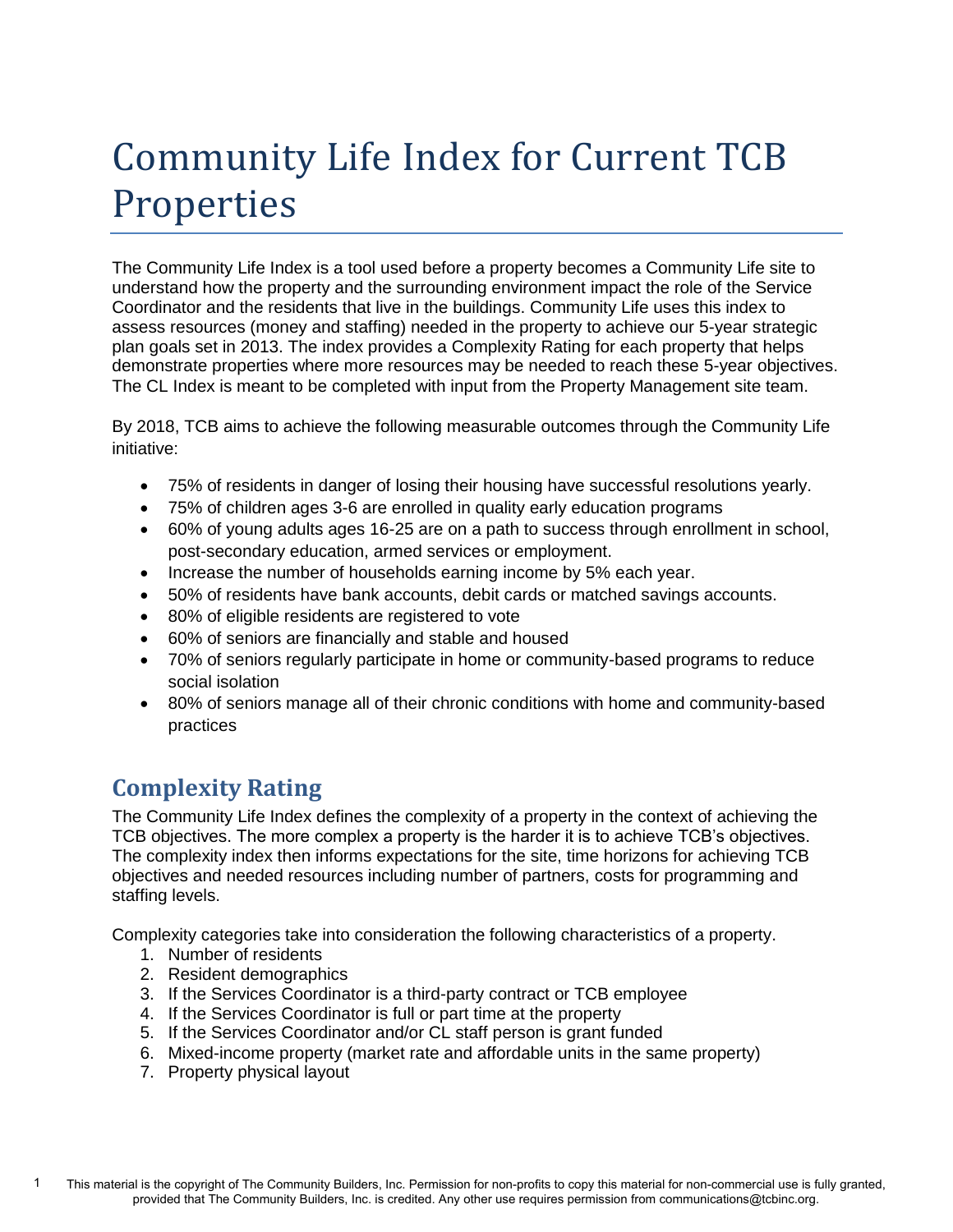- 8. Onsite meeting space
- 9. Work Requirement
- 10. Proximity to other CL sites
- 11. Presence of resident councils or leadership groups
- 12. Perception of neighborhood safety
- 13. Neighborhood school performance
- 14. Access to Community Amenities
- 15. Fund Development Opportunity
- 16. Partnerships
- 17. Longevity of Programs
- 18. Stability of the property as it relates to financial operations and staffing

This correlates to the following range of complexities:

- ➢ Not Complex
- ➢ Moderately Complex
- ➢ Very Complex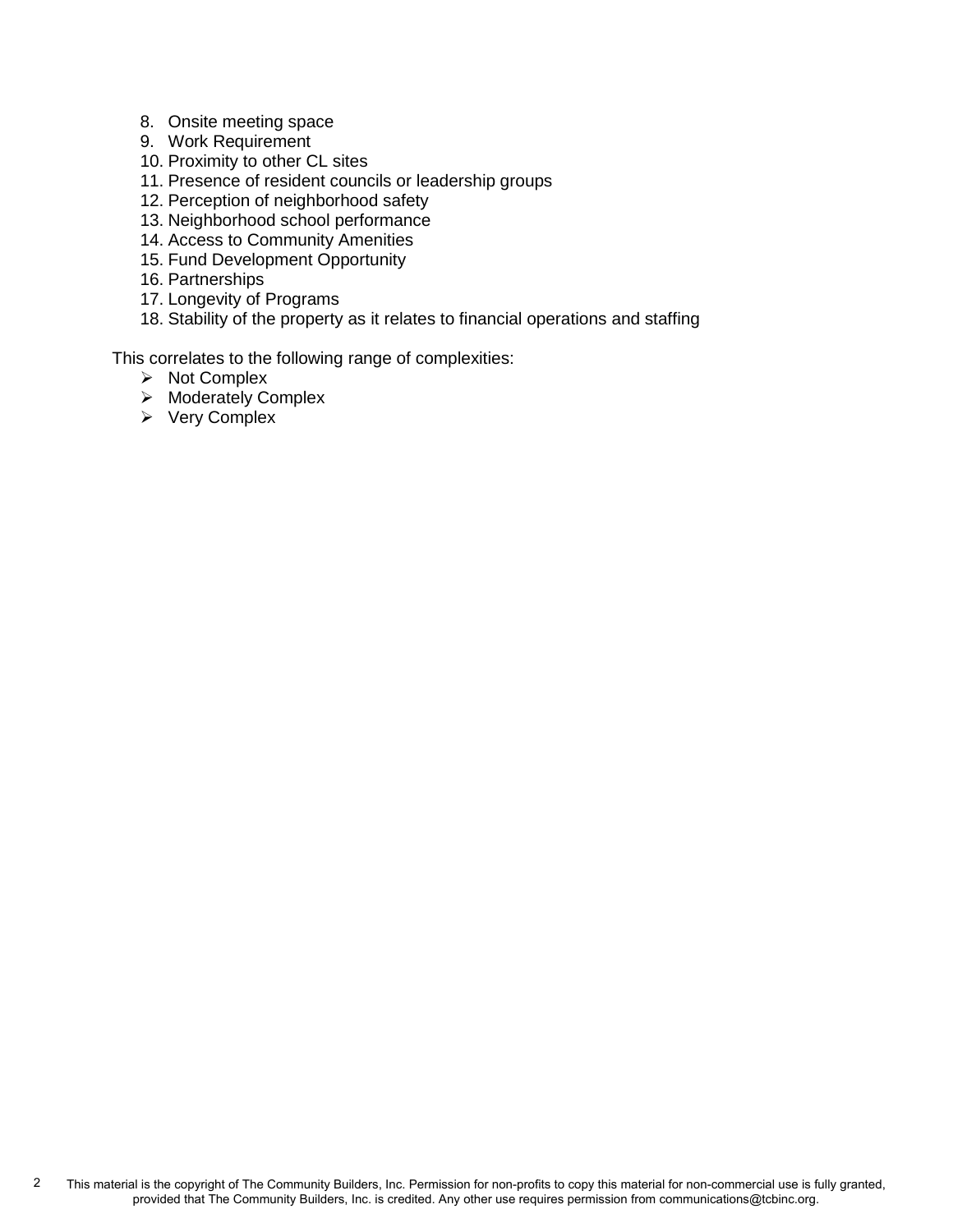# **STEP ONE: Assessing Current Status of Resident Services**

For an EXISTING property the index will help identify any possible existing sources of funds for Community Life/and the gap between existing funds and needed funds. It may also help identify possible sources for funds that have not yet been tapped.

- **1. How many units are on the property?** *(including existing and financed future phases)*
	- $\triangleright$  Less than 100 units
	- $\geq 100-300$  units
	- $\geq$  301-500 units
	- ➢ More than 501 units

#### **2. How close is the property to other TCB properties?**

- ➢ Under 30 minutes
- $\geq$  30-60 minutes
- $\geq 1$ -2 hours
- $\triangleright$  More than 2 hours

# **3. What is the PRIMARY population being served at the property?**

- ➢ Families
- ➢ Seniors
- $\triangleright$  People with disabilities
- $\triangleright$  Other special populations
- **4. Did we promise to provide any resident services to the population or a subset of the population at the site?**
	- ➢ Yes
	- ➢ No
	- ➢ Don't know

**If yes, to whom did we promise the services (e.g. Housing Authority, Tax Credit Allocating Agency, Other)** 

**What population did we promise to serve? What services did we did we promise to provide?**

- **5. Are there any service agreements** *contracted* **with outside organizations to support the services promised to populations above?**
	- ➢ Yes
	- ➢ No
	- ➢ Don't know

**If yes, then what provider do you have contracts with?** 

**Does the service provider need to be financially supported to implement the services? If yes, then how is the service provider being supported?** 

**How does TCB coordinate with the service provider?**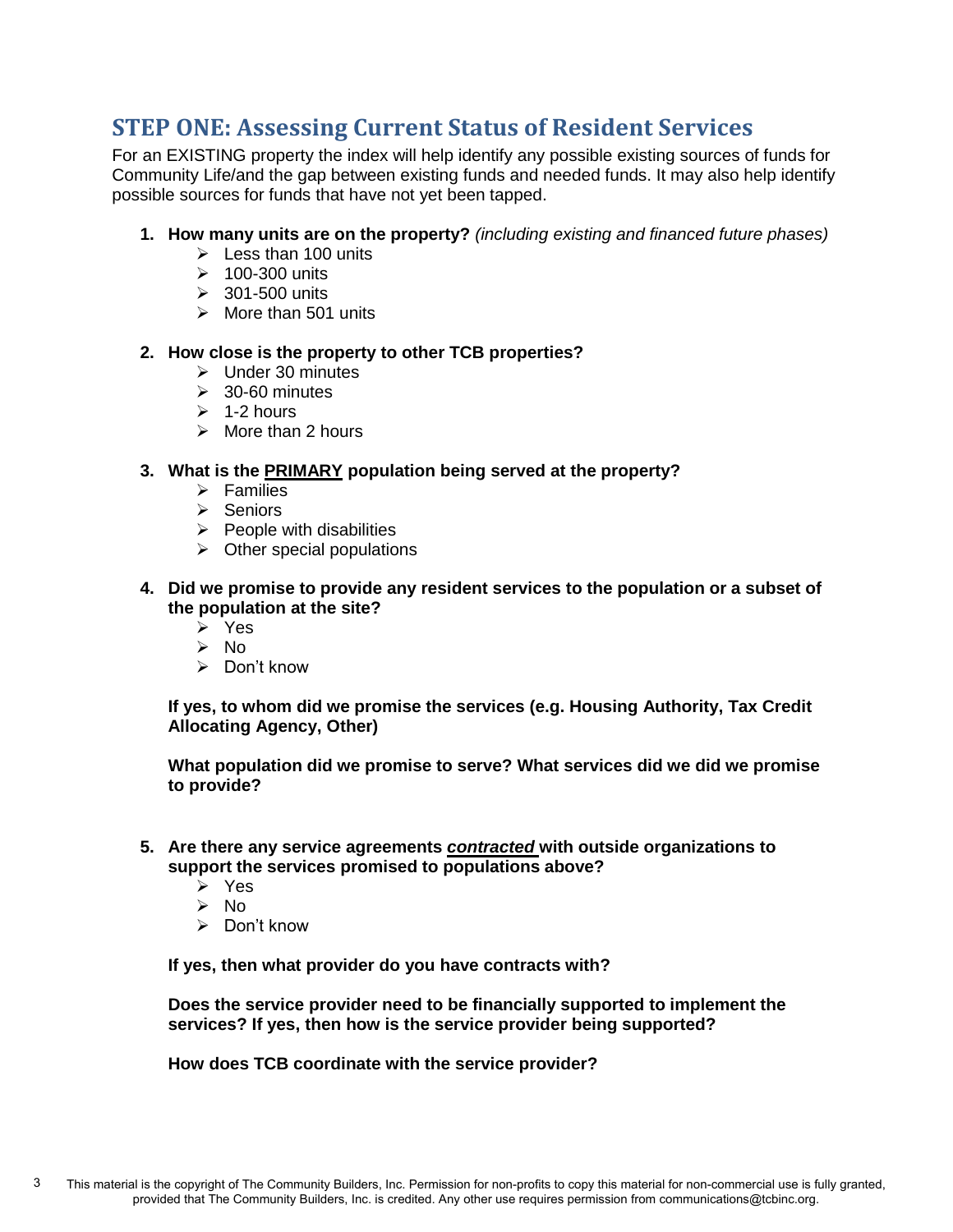**What role does TCB have in overseeing the quality of the service from the provider? How does TCB ensure accountability with the service provider? Who specifically in TCB is responsible for this?** 

#### **6. Is there a Resident Services Coordinator (RSC) at the property?**

- ➢ Yes
- ➢ No
- ➢ Don't know

#### **How many hours is the RSC at the site each week?**

- $\geq 10$  or less
- $\geq 20$  hours
- $\geq$  40+ hours

#### **How is the RSC being paid for?**

- ➢ Operating budget
- ➢ Grant Funded
	- i. Who is the grant from?
	- ii. When does the grant expire?
- ➢ Other
	- i. If other, please describe (i.e. TCB corporate, etc.)

#### **Is the RSC a TCB employee or a third-party contractor?**

- ➢ TCB Employee
- ➢ Third Party Contractor
- **7. Are there any existing sources of funds that can support an RSC or other resources for Community Life that have not yet been tapped?**
	- ➢ Yes
	- ➢ No
	- ➢ Don't know

#### **8. Is this property going through a RAD conversion?**

- ➢ Yes
- ➢ No
- ➢ Don't know

#### **If yes, what kind PBV (Project Based Voucher) or PBRA (Project Based Rental Voucher)?**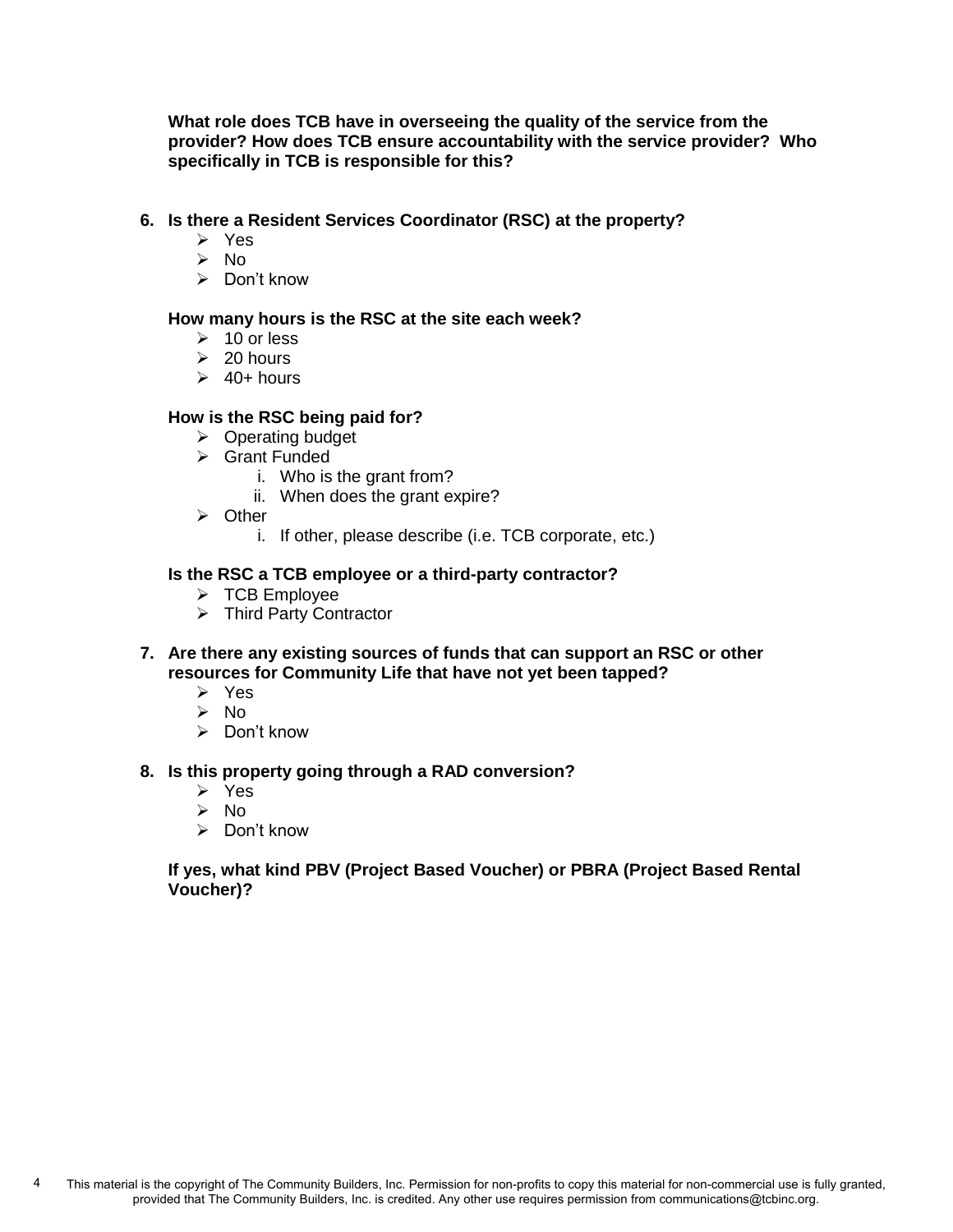# **STEP TWO: Determining Complexity**

Identify appropriate staffing, neighborhood resources, and externalities that impact the ability to achieve the outcomes designated by TCB.

The answers to these questions will be helpful in the following ways: provide context on need and potential resources within the community, inform the level of effort that will be required, provide insight into the needed time horizon for achieving significant change on resident outcomes, and indicate the number of partnerships that will be necessary.

**1. How many affordable residents does this property have?**



**2. How many residents are currently between the ages of 0 and 15?**



**3. How many residents are currently between the ages of 16 and 25?**



- **4. How many residents are currently between the ages of 18 and 61?**
- **5. How many residents are currently over the age of 62?**

| Number of households in each of the<br>following income categories | # Households | % of Total Households |
|--------------------------------------------------------------------|--------------|-----------------------|
| Extremely Low Income (30% or below AMI)                            |              |                       |
| Very Low Income (30%-50% AMI)                                      |              |                       |
| Low Income (50%-60% AMI)                                           |              |                       |
| Above 60% AMI                                                      |              |                       |

**6. How many residents between 18 and 61 are disabled?**

**7. How many residents ages 18+ are currently working?**

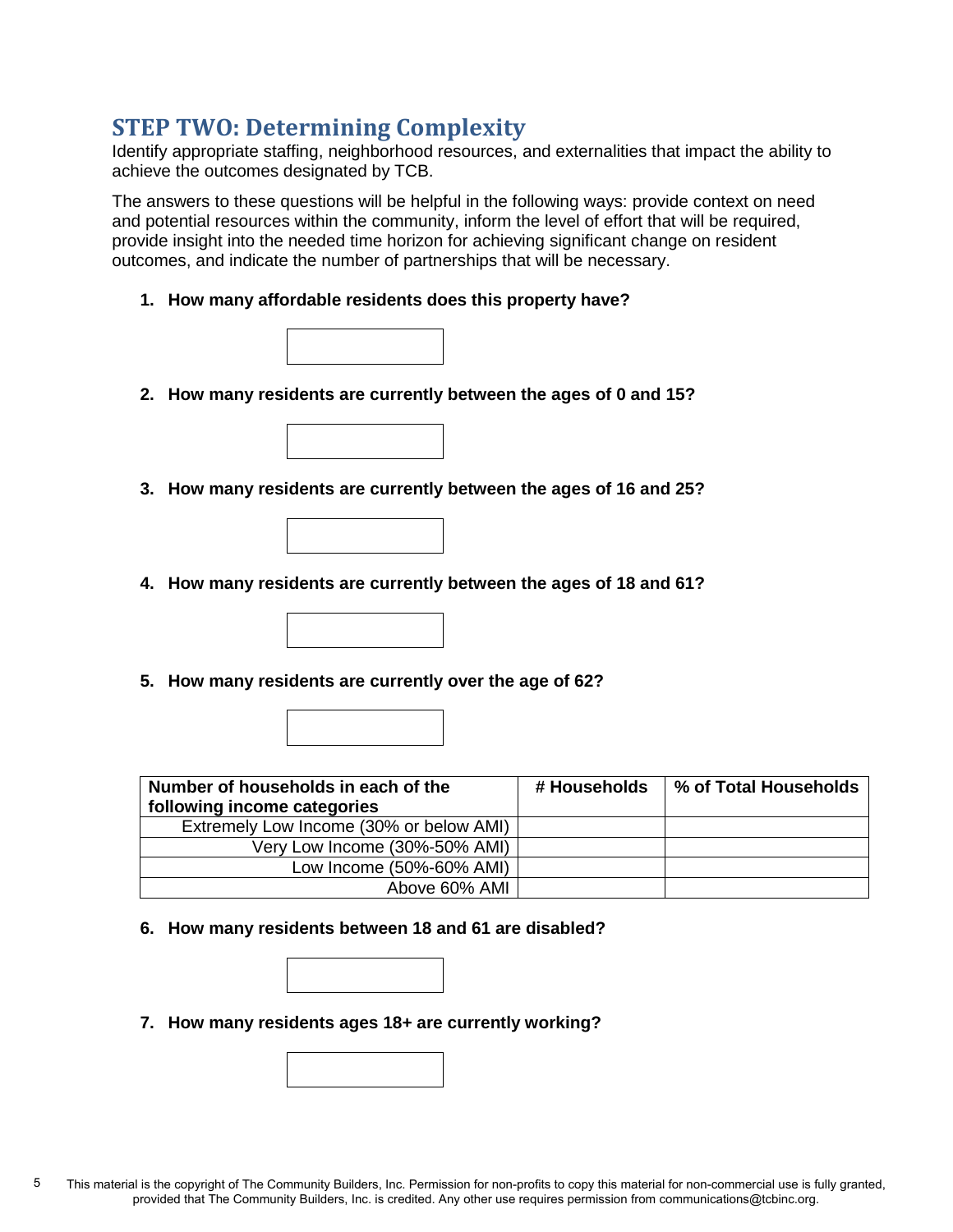- **8. Is the property mixed income (including subsidized and market rate units)? When the community is mixed income there is an added layer of complexity to creating an inclusive community.**
	- ➢ No
	- ➢ Yes
	- ➢ Don't know

# **9. Choose the best option for the physical layout of the property?**

- ➢ Option 1- Property is contiguous and has defined borders
- ➢ Option 2- Campus: Property is not a scattered site, but has more than one related entity with other non-owned TCB buildings between them
- ➢ Option 3- Scattered: All buildings are within walking distance from each other
- $\triangleright$  Option 4- Scattered: All buildings are not within walking distance from each other

# **10. Does the property have on-site meeting space?**

- $\triangleright$  Option 1- Has enough community space to meet with all residents at once
- $\triangleright$  Option 2- Has enough community space to meet with a group of residents and has local off-site **free** space for larger meetings when needed
- $\triangleright$  Option 3- Has enough community space to meet with a group of residents and has local off-site space **that can be rented** for larger meetings when needed
- $\triangleright$  Option 4- Has no community space to meet with groups of people. Must always find off site space.
- **11. Is there a preference or requirement for residents to work or be enrolled in job training or other educational advancement in order to be selected off the wait list or to comply with their lease?**
	- a. No
	- b. Yes
	- c. Don't know

#### **12. How close is the site to another Community Life site?**

- a. Under 30 minutes
- b. 30-60 minutes
- c. 1-2 hours
- d. More than 2 hours

#### **13. Are there resident leaders and/or governance structures in place?**

- ➢ Option 1- Active resident leaders and/or resident council/tenant advisory board incorporating residents in place
- ➢ Option 2- Semi-active resident leaders and/or resident council/tenant advisory board incorporating residents in place
- $\triangleright$  Option 3- Has been resident leadership in the past but none currently
- ➢ Option 4- There has never been resident leadership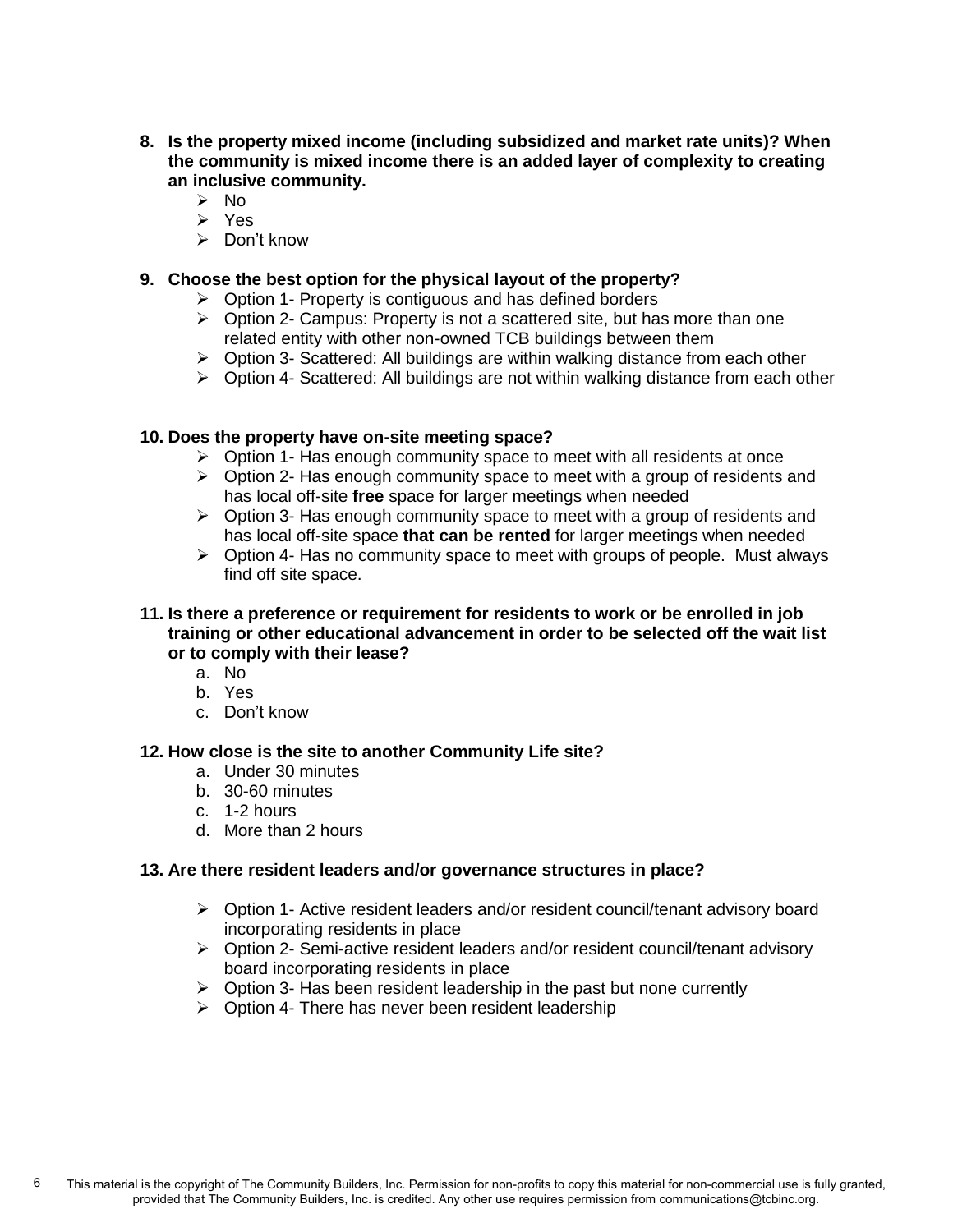#### **14. Please select the statement that best describes the surrounding neighborhood that the property is in.**

- $\triangleright$  Option 1- Neighborhood is stable there is not a daily concern about crime, leasing is not an issue, there is a waiting list with ample demand for all unit types and sizes and there is a mix of commercial activity in the vicinity.
- $\triangleright$  Option 2- Neighborhood has some past safety concerns that lingers, the site is able to maintain occupancy with good residents and commercial activity is increasing.
- ➢ Option 3- Neighborhood has ongoing safety concerns, crime and drug activity remains a factor in whom we are able to attract as future residents and commercial activity is limited.
- $\triangleright$  Option 4- Neighborhood is unstable and is currently known for crime and drug activity, there are no true market apartments and it is difficult to rent subsidized units and there is no commercial activity.

# **15. Please select the statement that best describes the schools in your site's community.**

- ➢ Option 1- Schools in your neighborhood are performing well according to your state's school rankings.
- $\triangleright$  Option 2- Schools in your neighborhood have had some past performance issues but are actively improving.
- ➢ Option 3- Schools in your neighborhood have ongoing performance issues based on your state's school rankings.
- ➢ Option 4- Schools in your neighborhood are failing based on your state's school rankings.

# **16. What of these following five amenities do you have access to within 1 mile of your site:**

- Laundromats **Supermarkets** Public Transportation Parks Recreation/Community Centers **Banks**
- $\triangleright$  Option 1- Access to four or five amenities
- $\triangleright$  Option 2- Access to three amenities
- $\triangleright$  Option 3- Access to two amenities
- $\triangleright$  Option 4- Access to one or no amenities

# **17. What are the fund development opportunities in the community?**

- $\triangleright$  Option 1- There is a wealth of local/regional sources for fund development and relationships are in place and just need to be tapped.
- ➢ Option 2- Some local/regional sources for fund development exist. Relationships need to be actively cultivated to tap them.
- ➢ Option 3- Limited local/regional sources for fund development exist. Relationship building would need to start from scratch.
- ➢ Option 4- No local sources for fund development exist.